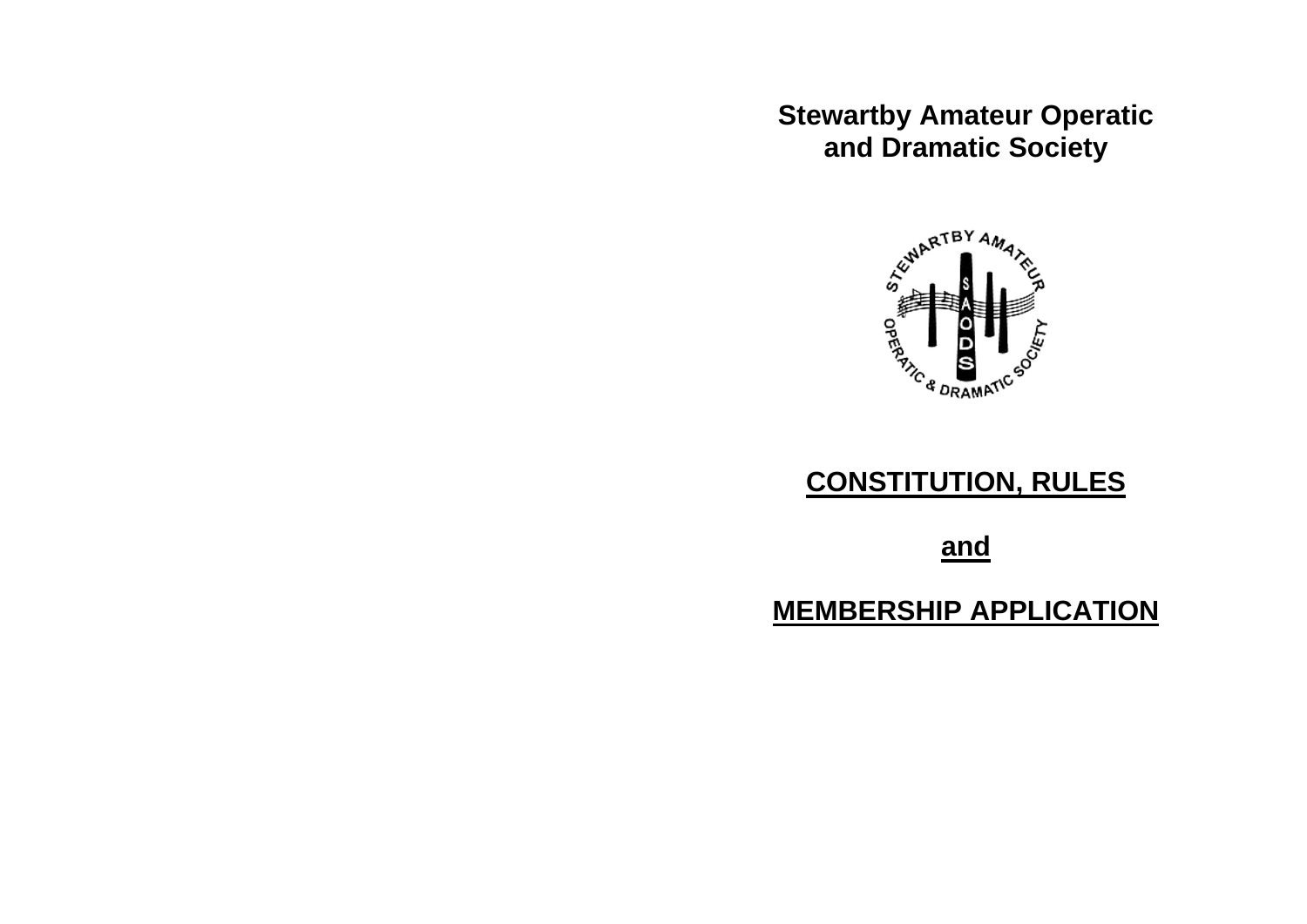Please complete the membership application form on the back page and return it to the Society Secretary or Treasurer with your annual subscription.

The annual subscription charge for our following membership categories are shown on our website at [www.saods.org.uk](http://www.saods.org.uk/) 

singing or acting members

associate membership

There are also modest show fees for those members taking part in some of our shows, to cover expenses such as costumes and makeup.

## **Membership Application Form** Please insert your details below and return this form to the

| Society Secretary or Treasurer |                                                                                                                                                                                                                      |
|--------------------------------|----------------------------------------------------------------------------------------------------------------------------------------------------------------------------------------------------------------------|
|                                |                                                                                                                                                                                                                      |
|                                |                                                                                                                                                                                                                      |
|                                |                                                                                                                                                                                                                      |
|                                |                                                                                                                                                                                                                      |
|                                |                                                                                                                                                                                                                      |
|                                |                                                                                                                                                                                                                      |
|                                |                                                                                                                                                                                                                      |
|                                |                                                                                                                                                                                                                      |
|                                | Membership: singing or acting / associate                                                                                                                                                                            |
|                                | Voice: soprano / alto / tenor / bass                                                                                                                                                                                 |
|                                | <b>General Data Protection Regulations (GDPR)</b><br>Your data as submitted on this form will be held in a secure membership<br>state and a little with the second little and the second state and state and a those |

database. Your data will be used by the society committee to enable them to carry out their management function, which includes ensuring members are in the appropriate membership category, and membership subscriptions are paid. Your contact details are used to keep you informed of the society's activities and notices. These data are not passed to 3rd parties for advertising or promotional reasons. Please give your consent to this use of your data by ticking the consent box (If you are under 13 years of age this consent must be given by your parent/guardian)

Please give your consent to your photo and name being used on the website  $\Box$ Please note that you have the following rights –

- To know what personal data is held by the society about yourself

- To have your personal data deleted (this is only possible if you also cease your membership)

- To exercise your right to be forgotten where all references to you on our database and website are removed

If you wish to exercise any of these rights, contact the Secretary in writing by email to [information@saods.org.uk](mailto:information@saods.org.uk)

Signed: \_\_\_\_\_\_\_\_\_\_\_\_\_\_\_\_\_\_\_\_\_\_\_ Date:\_\_\_\_\_\_\_\_\_\_\_\_\_\_\_\_\_

 $\times$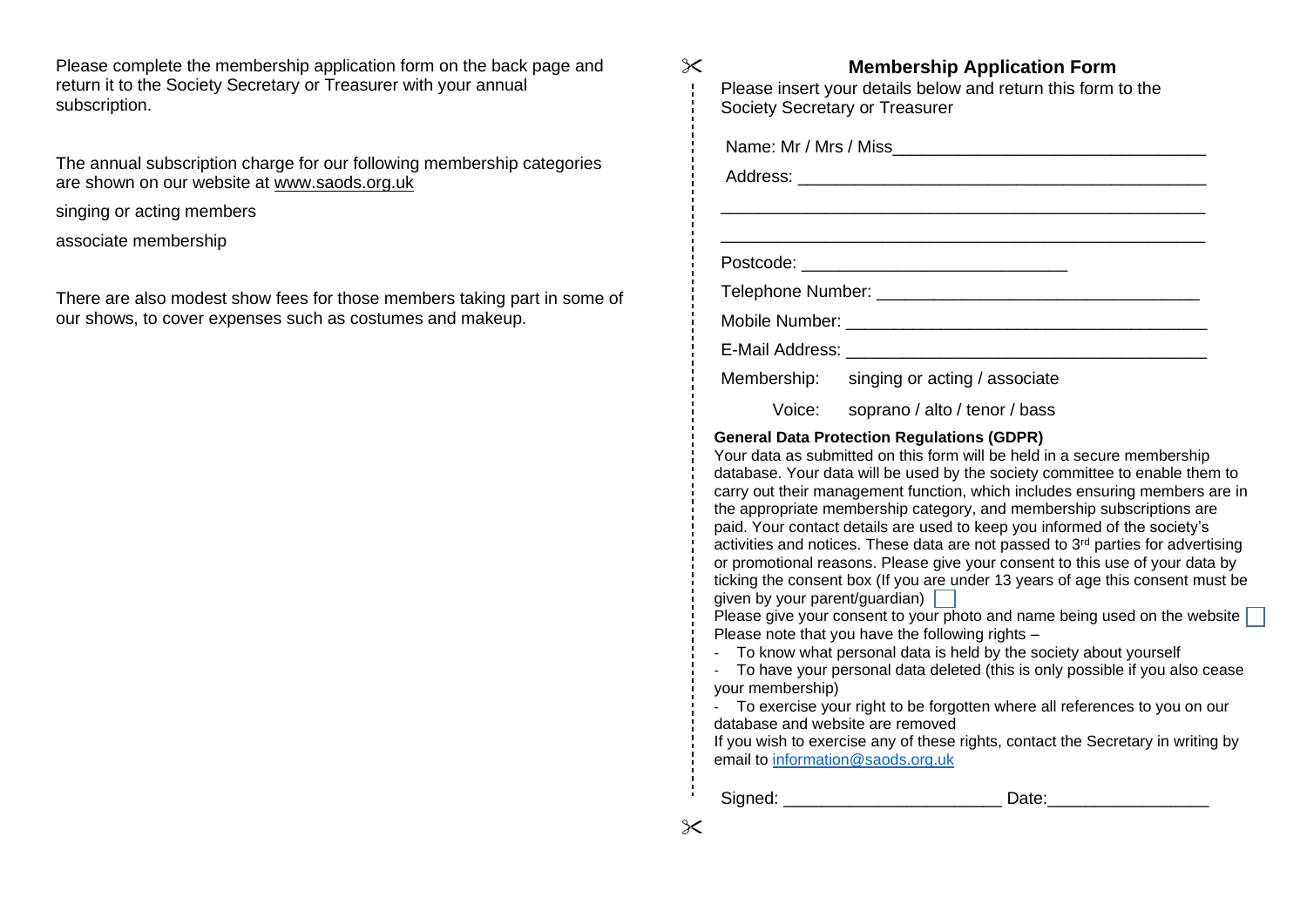15. An Extraordinary General Meeting of members may be convened at any time on request by a minimum of 12 members, in writing, to the Secretary. At least 14 days clear notice of the date, time and venue of the EGM shall be given in writing to the President, Vice-Presidents, patrons and members. An EGM will be held within a reasonable time of the formal request from the membership.

16. These rules may be amended only by two-thirds majority of members present and voting at an Annual General or Extraordinary General Meeting called for the purpose of considering amendments to the rules.

17. Property owned by the Society: One member of the Committee shall have the responsibility of maintaining an asset register of key assets owned by the Society. The level of details for assets to be included shall be agreed by the Committee.

No asset which is included in this register shall be disposed of without prior approval of the Committee.

18. Winding up of the Society: If in the opinion of the Committee the Society is no longer viable and should be wound up, then an Extraordinary General Meeting shall be held and, if two-thirds of the Members present and entitled to vote pass the motion for the winding up of the Society, the Committee shall proceed to realise the property of the Society and, after all liabilities are discharged, any funds remaining shall be donated to such other amateur operatic societies or charities as the members of the Society deem suitable.

If the Society is wound up the members of the Society have no liability to contribute to its assets and no personal responsibility for settling its debts and liabilities.

## **Stewartby Amateur Operatic and Dramatic Society**

## **CONSTITUTION and RULES**

May 2022

1. The society shall be known as STEWARTBY AMATEUR OPERATIC AND DRAMATIC SOCIETY (hereafter referred to as "the Society").

2. The objects of the Society shall be to perform a musical or non-musical production at reasonable intervals of time, and to distribute a proportion of any profit which may be realised from the productions to such charities and in such amounts as the Society's committee (hereafter referred to as "the Committee") may decide.

3. The Honorary President's and Vice-Presidents' appointments shall be confirmed by a vote of the members of the Society (hereafter referred to as "the Members") at the Annual General Meeting.

4. The offices of the Society shall be Chairman, Secretary and Treasurer.

The director and musical director for each show shall be appointed by the Committee, and will be honorary members of the Society for the duration of their appointment and will be invited to committee meetings when required.

5. The officers, together with a minimum of two and up to nine elected members of the Society, shall constitute the Committee for managing the affairs of the Society. The roles of Deputy-Chairman, Publicity Manager, Business Manager and Social Secretary may be taken by members of the committee on a temporary and as-necessary basis. The Committee may appoint sub-committees which shall have the power to act in the best interests of the Society.

The Committee may appoint members to fill vacancies amongst officers or the Committee which occur between Annual General Meetings.

The Committee shall have the power to co-opt other members as necessary.